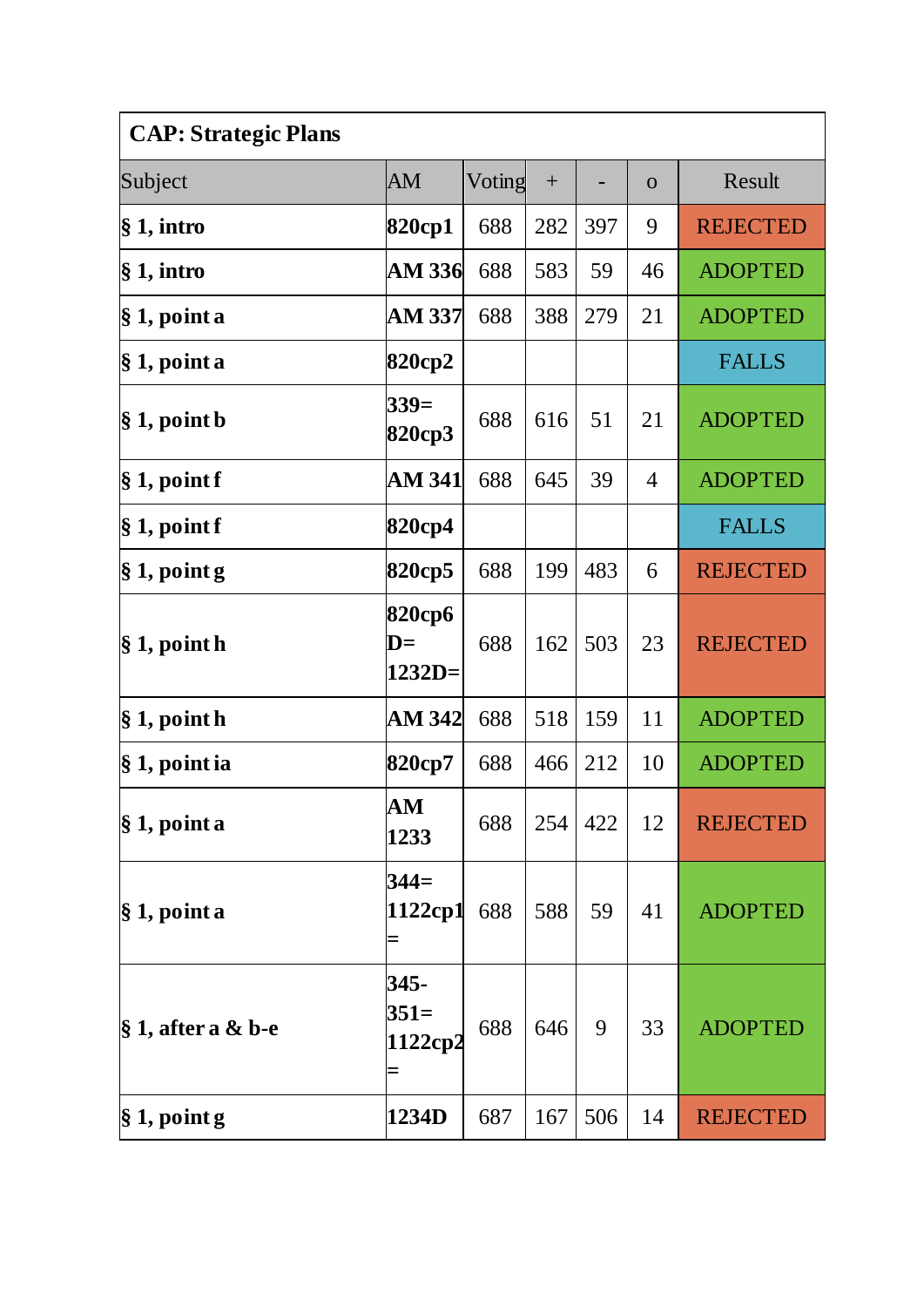| $\S 1$ , point g  | $353=$<br>1122ср3         | 687 | 511 | 141 | 35 | <b>ADOPTED</b>  |
|-------------------|---------------------------|-----|-----|-----|----|-----------------|
| § 1, point ga     | $354=$<br>1122cp4         | 688 | 572 | 79  | 37 | <b>ADOPTED</b>  |
| $\S 1$ , point h  | 1235D                     | 688 | 156 | 522 | 10 | <b>REJECTED</b> |
| $\S 1$ , point h  | 355-<br>$357=$<br>1122cp5 | 688 | 519 | 130 | 39 | <b>ADOPTED</b>  |
| $\S 1$ , point ia | 358-<br>$366=$<br>1122срб | 687 | 563 | 88  | 36 | <b>ADOPTED</b>  |
| $\S 1$ , point ia | 821/1                     |     |     |     |    | <b>FALLS</b>    |
| $\S 1$ , point ia | 821/2                     |     |     |     |    | <b>FALLS</b>    |
| § 6               | ${\bf AM}$<br>1236        | 688 | 185 | 491 | 12 | <b>REJECTED</b> |
| $\S 4$            | <b>AM 377</b>             | 688 | 497 | 176 | 15 | <b>ADOPTED</b>  |
| $\S 4$            | 822cp1<br>$= 1237=$       |     |     |     |    | <b>FALLS</b>    |
| After § 4         | AM<br>1238                | 688 | 188 | 482 | 18 | <b>REJECTED</b> |
| After § 4         | 822cp2                    | 688 | 274 | 391 | 23 | <b>REJECTED</b> |
| § 1, point d      | $\S/1$                    | 687 | 612 | 64  | 11 | <b>ADOPTED</b>  |
| $\S 1$ , point d  | $\S/2$                    | 687 | 550 | 127 | 10 | <b>ADOPTED</b>  |
| $\S 1$ , point c  | $823=$<br>$1239=$         | 688 | 269 | 411 | 8  | <b>REJECTED</b> |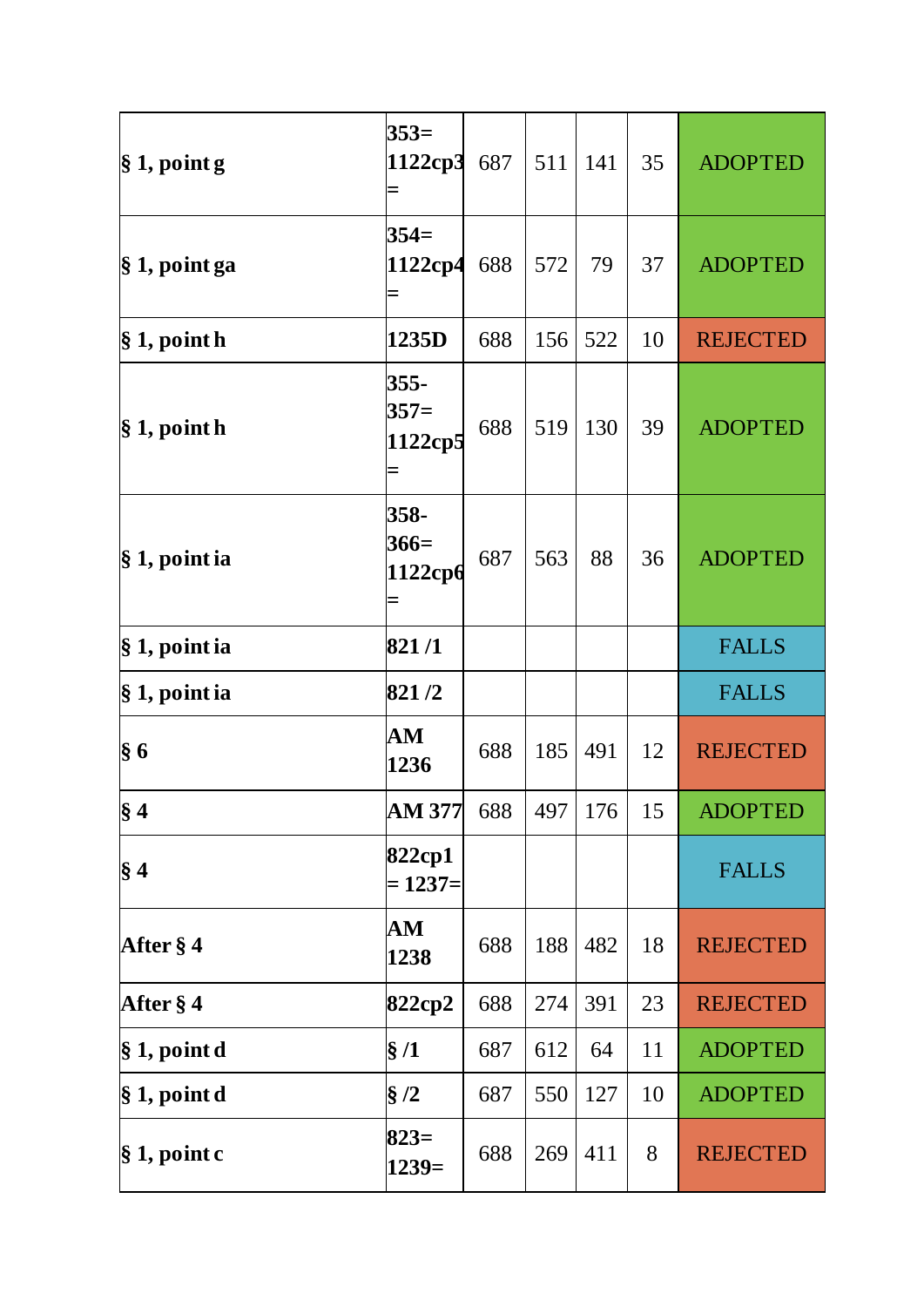| $\S 1$ , point c       | <b>AM 380</b>           | 688 | 577 | 94  | 17 | <b>ADOPTED</b>  |
|------------------------|-------------------------|-----|-----|-----|----|-----------------|
| § 1, point e           | ${\bf AM}$<br>1240      | 688 | 310 | 343 | 35 | <b>REJECTED</b> |
| $\S 1$ , point e       | §/1                     | 687 | 600 | 66  | 21 | <b>ADOPTED</b>  |
| $§ 1$ , point $e$      | §/2                     | 687 | 546 | 122 | 19 | <b>ADOPTED</b>  |
| $\S 1$ , after point f | AM<br>1241              | 688 | 341 | 332 | 15 | <b>ADOPTED</b>  |
| $\S 1$                 | AM<br>1052              | 686 | 87  | 581 | 18 | <b>REJECTED</b> |
| § 1                    | <b>AM 383</b>           | 688 | 659 | 4   | 25 | <b>ADOPTED</b>  |
| After art 58           | $824=$<br>$1242=$<br>/1 | 687 | 358 | 268 | 61 | <b>ADOPTED</b>  |
| After art 58           | $824=$<br>$1242=$<br>/2 | 687 | 308 | 321 | 58 | <b>REJECTED</b> |
| After art 58           | $824=$<br>$1242=$<br>/3 | 687 | 283 | 330 | 74 | <b>REJECTED</b> |
| After art 58           | $824=$<br>$1242=$<br>/4 | 687 | 284 | 326 | 77 | <b>REJECTED</b> |
| <b>After art 58</b>    | AM 925                  |     |     |     |    | <b>FALLS</b>    |
| <b>Art 59</b>          | AM 825                  | 688 | 296 | 332 | 60 | <b>REJECTED</b> |
| <b>Art 59</b>          | AM 393                  | 688 | 619 | 55  | 14 | <b>ADOPTED</b>  |
| <b>Art 60</b>          | 400-427                 | 688 | 543 | 128 | 17 | <b>ADOPTED</b>  |
| Art 60                 | 826/1                   | 688 | 390 | 241 | 57 | <b>ADOPTED</b>  |
| <b>Art 60</b>          | 826/2                   | 688 | 236 | 445 | 7  | <b>REJECTED</b> |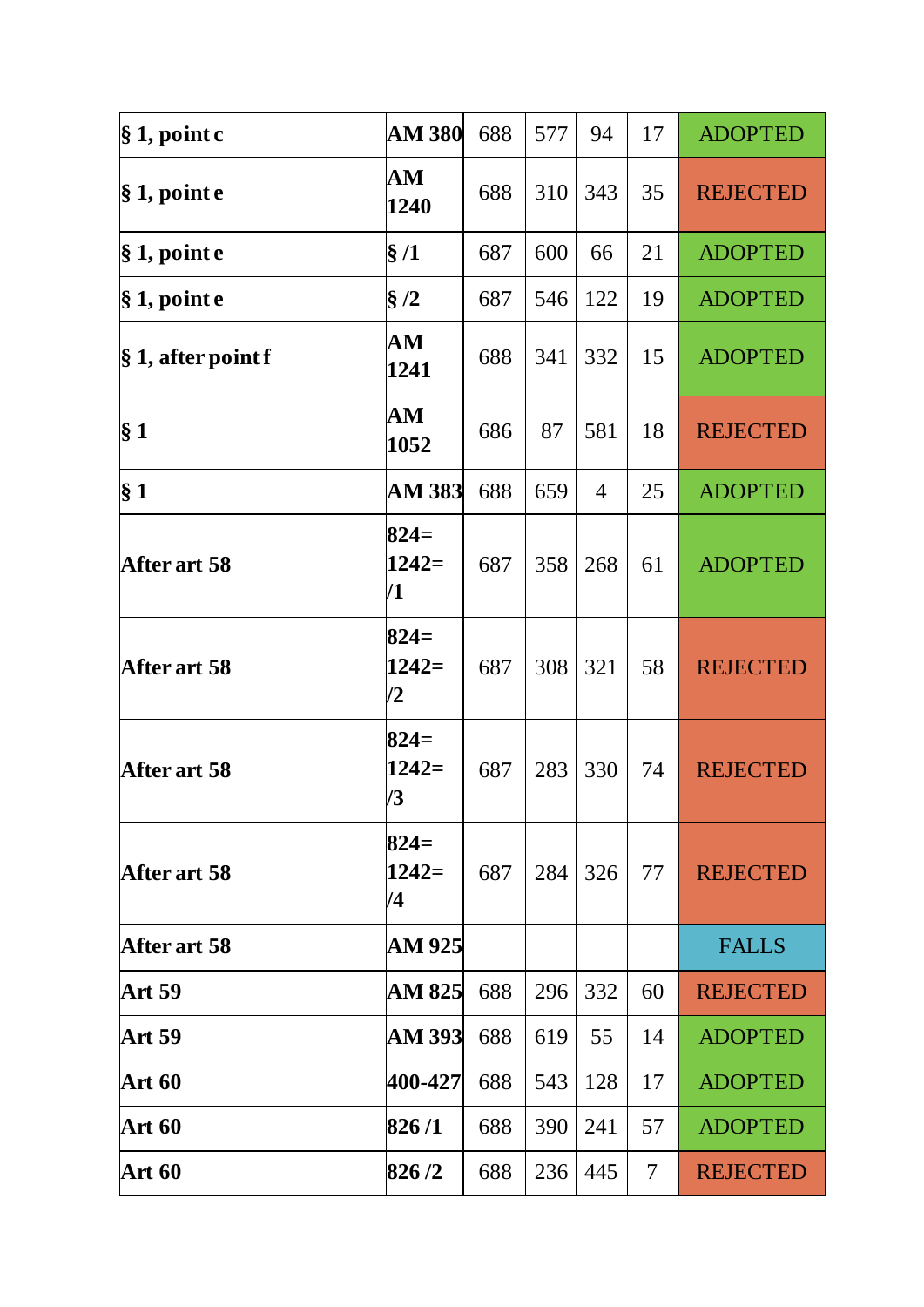| <b>Art 60</b>  | 1053-<br>1056                  | 686 | 243 | 395 | 48 | <b>REJECTED</b> |
|----------------|--------------------------------|-----|-----|-----|----|-----------------|
| <b>Art 64</b>  | 1123cp1                        | 686 | 316 | 364 | 6  | <b>REJECTED</b> |
| <b>Art 64</b>  | 431-434                        | 687 | 409 | 233 | 45 | <b>ADOPTED</b>  |
| <b>Art 64</b>  | 1165cp1                        |     |     |     |    | <b>FALLS</b>    |
| <b>Art 64</b>  | AM 827                         |     |     |     |    | <b>FALLS</b>    |
| <b>Art 64</b>  | AM 926                         |     |     |     |    | <b>FALLS</b>    |
| <b>Art 64</b>  | $435=$<br>1123cp2<br>1165cp2   | 688 | 554 | 117 | 17 | <b>ADOPTED</b>  |
| <b>Title</b>   | <b>AM 932</b>                  | 688 | 91  | 552 | 45 | <b>REJECTED</b> |
| $\S 1$         | $448=$<br>1166cp1              | 688 | 654 | 18  | 16 | <b>ADOPTED</b>  |
| $\S 1$         | <b>AM 933</b>                  | 688 | 91  | 581 | 16 | <b>REJECTED</b> |
| $§$ 2 and 2a   | 449-<br>450=<br>1166cp2        | 688 | 541 | 92  | 55 | <b>ADOPTED</b>  |
| $§$ 2 and 2a   | $\mathbf{A}\mathbf{M}$<br>1059 | 686 | 29  | 604 | 53 | <b>REJECTED</b> |
| § 3            | AM 934                         | 688 | 91  | 585 | 12 | <b>REJECTED</b> |
| $\S 4$         | AM 935                         | 688 | 90  | 589 | 9  | <b>REJECTED</b> |
| $\S 4$         | 1166ср3                        | 688 | 359 | 290 | 39 | <b>ADOPTED</b>  |
| § 1            | <b>AM 936</b>                  | 688 | 150 | 523 | 15 | <b>REJECTED</b> |
| § <sub>1</sub> | 1124/1                         | 688 | 446 | 232 | 10 | <b>ADOPTED</b>  |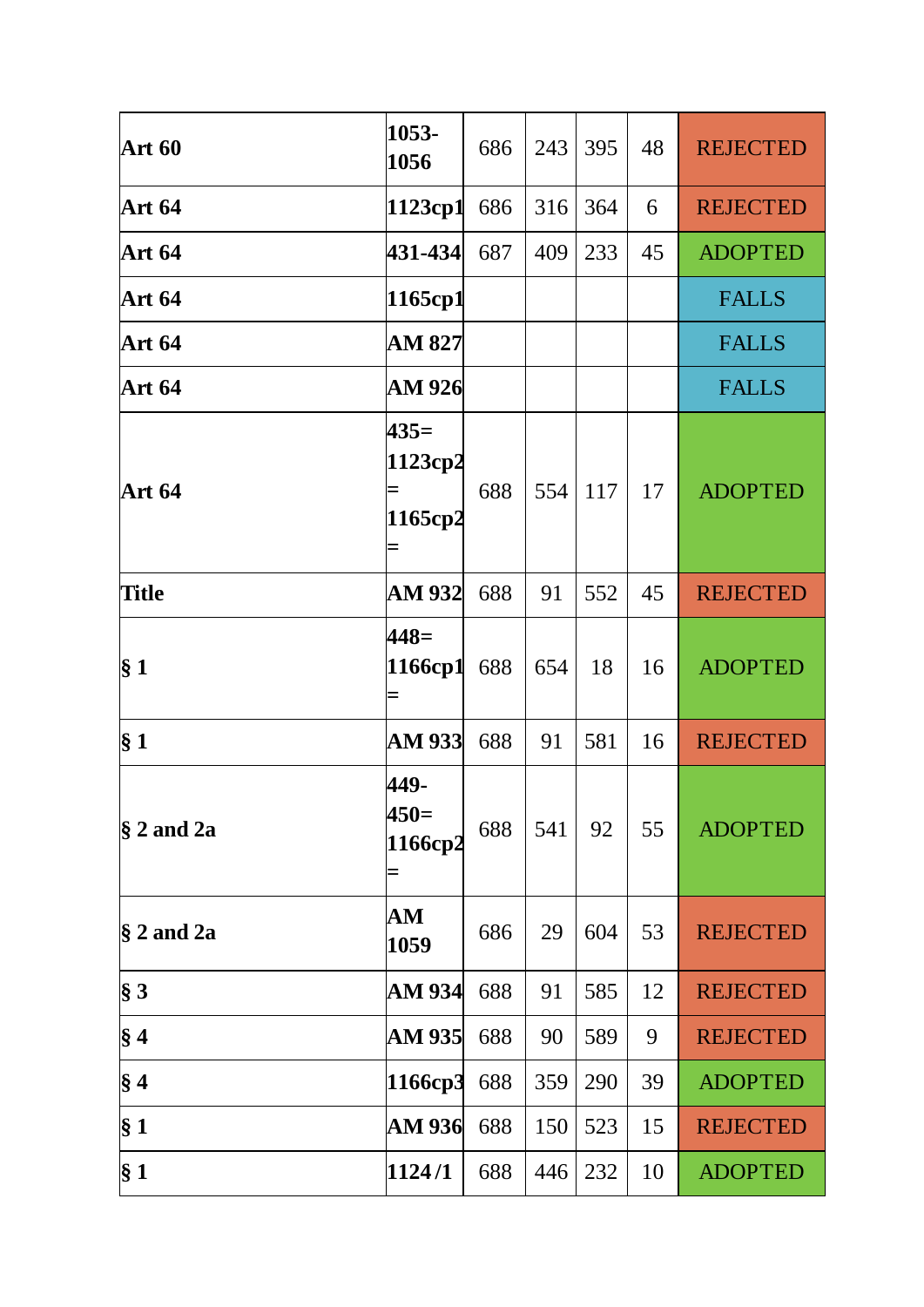| § <sub>1</sub> | 1124/2                         | 688 | 365 | 313 | 10 | <b>ADOPTED</b>  |
|----------------|--------------------------------|-----|-----|-----|----|-----------------|
| § <sub>1</sub> | 1124/3                         | 688 | 434 | 172 | 82 | <b>ADOPTED</b>  |
| $\S 1$         | 453-457                        |     |     |     |    | <b>FALLS</b>    |
| § <sub>1</sub> | <b>AM 828</b>                  |     |     |     |    | <b>FALLS</b>    |
| Art 68a        | AM 475                         | 688 | 455 | 159 | 74 | <b>ADOPTED</b>  |
| Art 68a        | AМ<br>1263                     |     |     |     |    | <b>FALLS</b>    |
| Art 68a        | ${\bf AM}$<br>1264             | 688 | 304 | 353 | 31 | <b>REJECTED</b> |
| Art 68a        | AM 476                         | 688 | 285 | 393 | 10 | <b>REJECTED</b> |
| Art 68a        | AM<br>1168                     | 688 | 489 | 165 | 34 | <b>ADOPTED</b>  |
| Art 68a        | ${\bf AM}$<br>1265             | 688 | 321 | 344 | 23 | <b>REJECTED</b> |
| Art 68a        | AM 747                         | 688 | 91  | 508 | 89 | <b>REJECTED</b> |
| <b>Art 69</b>  | AM<br>1108                     | 687 | 259 | 414 | 14 | <b>REJECTED</b> |
| <b>Art 69</b>  | 477-485                        | 688 | 612 | 71  | 5  | <b>ADOPTED</b>  |
| <b>Art 69</b>  | $\mathbf{A}\mathbf{M}$<br>1169 |     |     |     |    | <b>FALLS</b>    |
| <b>Art 69</b>  | 940-942                        |     |     |     |    | <b>FALLS</b>    |
| <b>Art 69</b>  | AM 943                         | 688 | 131 | 544 | 13 | <b>REJECTED</b> |
| <b>Art 69</b>  | AM 944                         | 688 | 282 | 339 | 67 | <b>REJECTED</b> |
| <b>Art 69</b>  | AM 945                         | 688 | 143 | 540 | 5  | <b>REJECTED</b> |
| <b>Art 69</b>  | AM 946                         | 688 | 197 | 480 | 11 | <b>REJECTED</b> |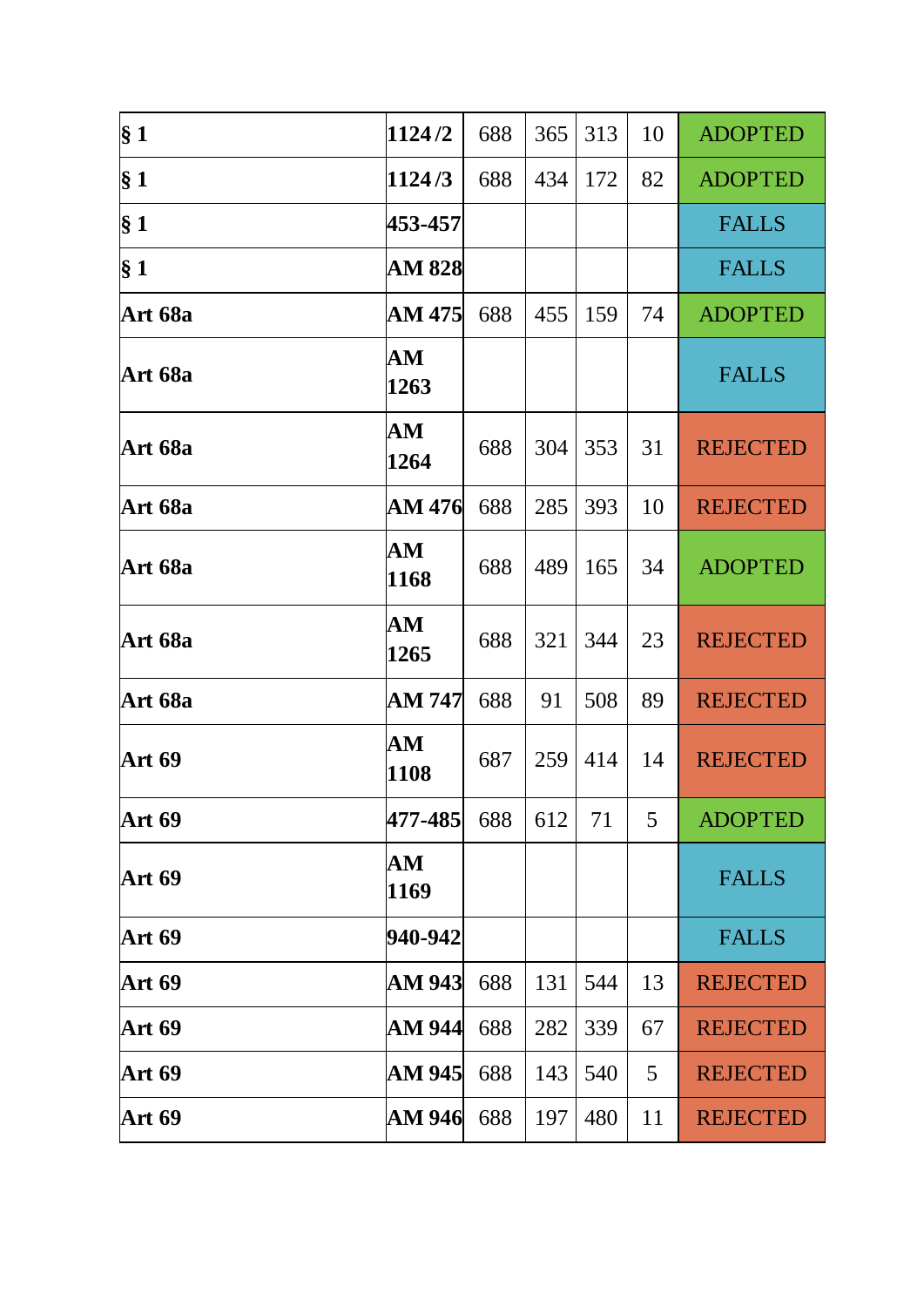| § 1                         | $486=$<br>1152cp1<br>$= 1063 =$        | 688 | 406 | 275 | $\overline{7}$ | <b>ADOPTED</b>  |
|-----------------------------|----------------------------------------|-----|-----|-----|----------------|-----------------|
| § <sub>1</sub>              | AM<br>1266                             |     |     |     |                | <b>FALLS</b>    |
| $§$ 2                       | AM 487                                 | 688 | 398 | 280 | 10             | <b>ADOPTED</b>  |
| $\S 2$                      | 1152cp2                                |     |     |     |                | <b>FALLS</b>    |
| $\S 2$                      | AM<br>1267                             |     |     |     |                | <b>FALLS</b>    |
| $§$ 2                       | AM<br>1064                             |     |     |     |                | <b>FALLS</b>    |
| $\S$ 3, point (a)           | $947D=$<br>$1268D=$                    | 688 | 174 | 453 | 61             | <b>REJECTED</b> |
| $\S$ 3, point (a)           | $488=$<br>$1065=$<br>1152cp3<br>$=$ /1 | 688 | 619 | 59  | 10             | <b>ADOPTED</b>  |
| $\S$ 3, point (a)           | $488=$<br>$1065=$<br>1152cp3<br>$=$ /2 | 688 | 595 | 85  | 8              | <b>ADOPTED</b>  |
| $\frac{1}{2}$ 3, point (aa) | AM<br>1066                             | 686 | 89  | 587 | 10             | <b>REJECTED</b> |
| $\S$ 3, point (b)           | $489=$<br>$1067=$<br>1152cp4<br>$=$ /1 | 688 | 590 | 89  | 9              | <b>ADOPTED</b>  |
| $\S$ 3, point (b)           | $489=$<br>$1067=$                      | 688 | 566 | 117 | 5              | <b>ADOPTED</b>  |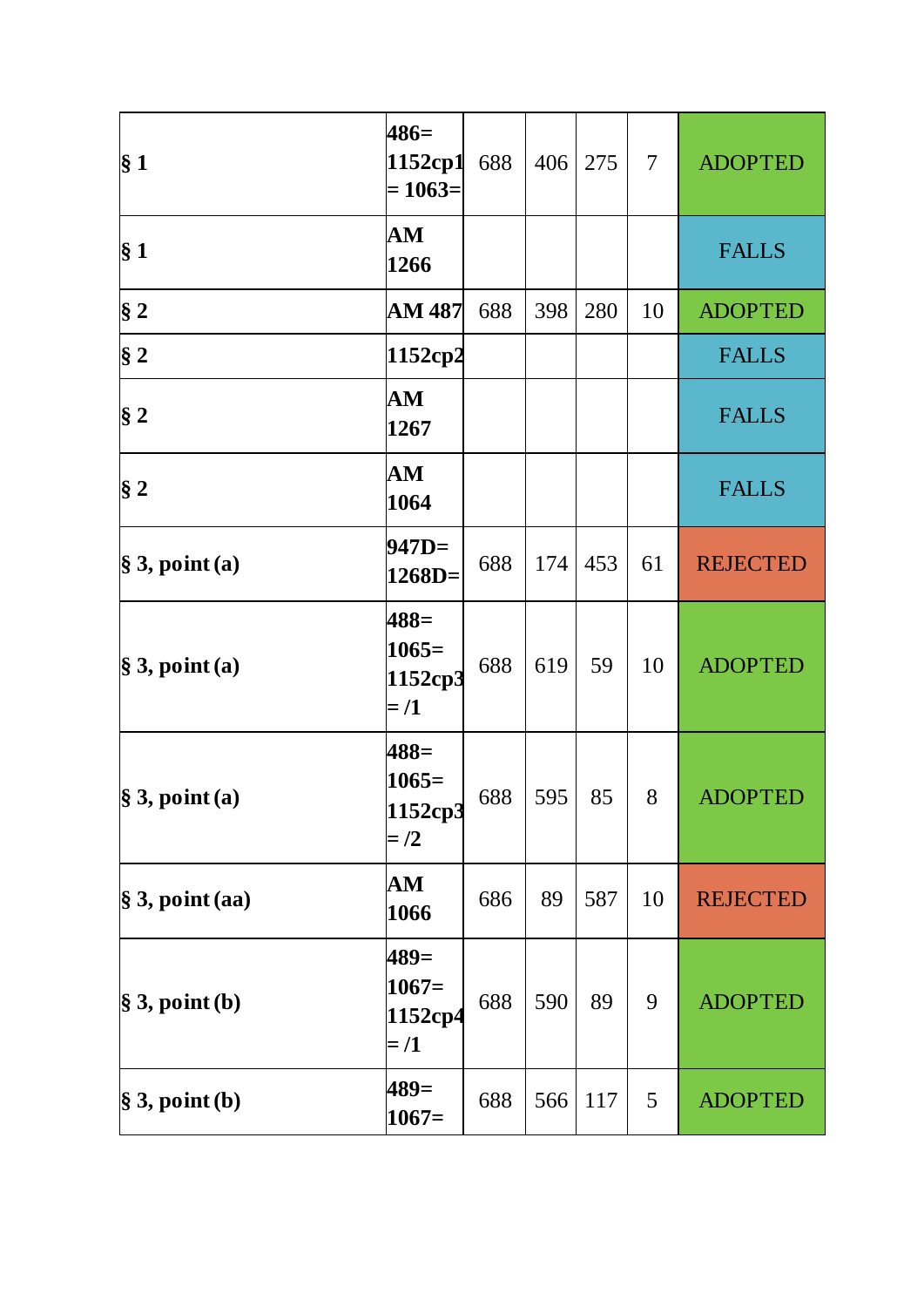|                             | 1152cp4<br>$=$ /2                          |     |     |     |    |                 |
|-----------------------------|--------------------------------------------|-----|-----|-----|----|-----------------|
| $\S$ 3, point (b)           | AM<br>1269                                 |     |     |     |    | <b>FALLS</b>    |
| $\$\,3,$ point (b)          | $948=$<br>$1270=$                          | 687 | 349 | 331 | 7  | <b>ADOPTED</b>  |
| $\frac{1}{2}$ 3, point (ba) | $490=$<br>$1068=$<br>1152cp5               | 688 | 530 | 151 | 7  | <b>ADOPTED</b>  |
| After § 3                   | AM 491                                     | 688 | 611 | 20  | 57 | <b>ADOPTED</b>  |
| After $\S 3$                | ${\bf AM}$<br>1069                         | 686 | 49  | 579 | 58 | <b>REJECTED</b> |
| After § 3                   | 1152cp6                                    | 688 | 463 | 171 | 54 | <b>ADOPTED</b>  |
| $\frac{1}{2}$ 4, point a    | ${\bf AM}$<br>1070                         | 686 | 93  | 587 | 6  | <b>REJECTED</b> |
| $\frac{1}{3}$ 4, point a    | 492=<br>1152cp7                            | 688 | 502 | 177 | 9  | <b>ADOPTED</b>  |
| $\frac{1}{2}$ 4, point a    | AM<br>1271                                 | 688 | 169 | 509 | 10 | <b>REJECTED</b> |
| $\frac{1}{2}$ 4, point b    | $493=$<br>$1071=$<br>1152cp8<br>$= 1272 =$ | 688 | 631 | 54  | 3  | <b>ADOPTED</b>  |
| $\S 4$ , point c            | AM<br>1072                                 | 686 | 97  | 586 | 3  | <b>REJECTED</b> |
| After § 4                   | AM<br>1273                                 | 688 | 158 | 509 | 21 | <b>REJECTED</b> |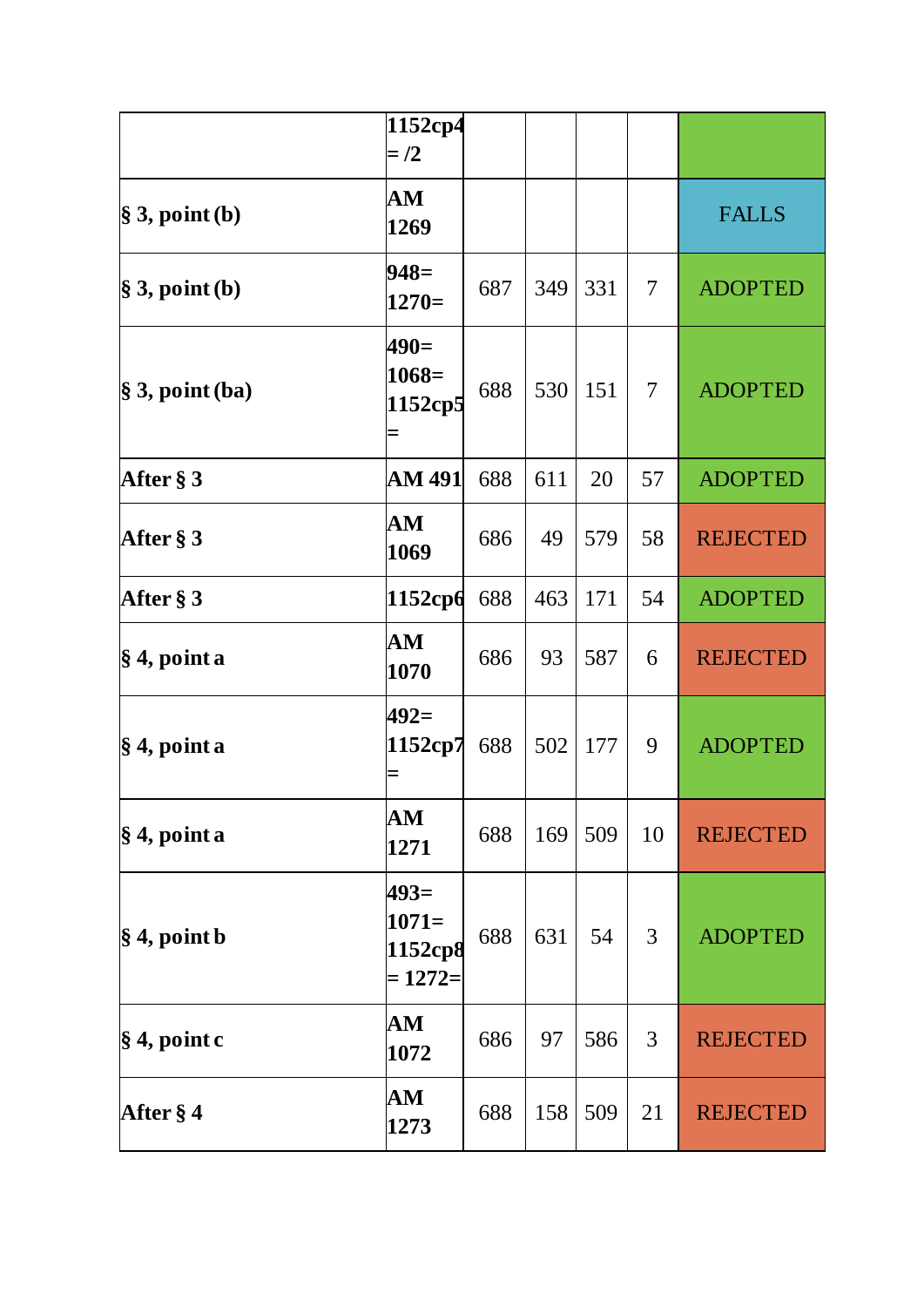| $\$ {5}        | AM<br>1073                           | 686 | 103 | 579 | 4   | <b>REJECTED</b> |
|----------------|--------------------------------------|-----|-----|-----|-----|-----------------|
| $\S 5$         | 1152cp9                              | 688 | 485 | 179 | 24  | <b>ADOPTED</b>  |
| $\S 5$         | AM<br>1274                           | 688 | 173 | 509 | 6   | <b>REJECTED</b> |
| $\S 6$         | $494=$<br>$1074=$<br>1152cp<br>$10=$ | 686 | 444 | 183 | 59  | <b>ADOPTED</b>  |
| $\S 6$         | AM<br>1275                           | 686 | 168 | 515 | 3   | <b>REJECTED</b> |
| $\S 7$         | 1152cp<br>$11=$<br>$1276=$           | 687 | 611 | 68  | 8   | <b>ADOPTED</b>  |
| § 7            | AM<br>1075                           | 685 | 74  | 608 | 3   | <b>REJECTED</b> |
| After §7       | $495=$<br>$1076=$<br>1152cp<br>$12=$ | 687 | 510 | 167 | 10  | <b>ADOPTED</b>  |
| Art 70a        | 748=<br>$749=$                       | 687 | 96  | 478 | 113 | <b>REJECTED</b> |
| § <sub>1</sub> | AM 496                               | 687 | 580 | 22  | 85  | <b>ADOPTED</b>  |
| § <sub>1</sub> | 1170cp1                              |     |     |     |     | <b>FALLS</b>    |
| $§$ 2-4        | 497-<br>$500=$<br>1170cp2            | 687 | 609 | 23  | 55  | <b>ADOPTED</b>  |
| $\S 7$         | 1170cp3                              | 687 | 591 | 77  | 19  | <b>ADOPTED</b>  |
| $\S 8$         | 830cp1                               | 687 | 558 | 109 | 20  | <b>ADOPTED</b>  |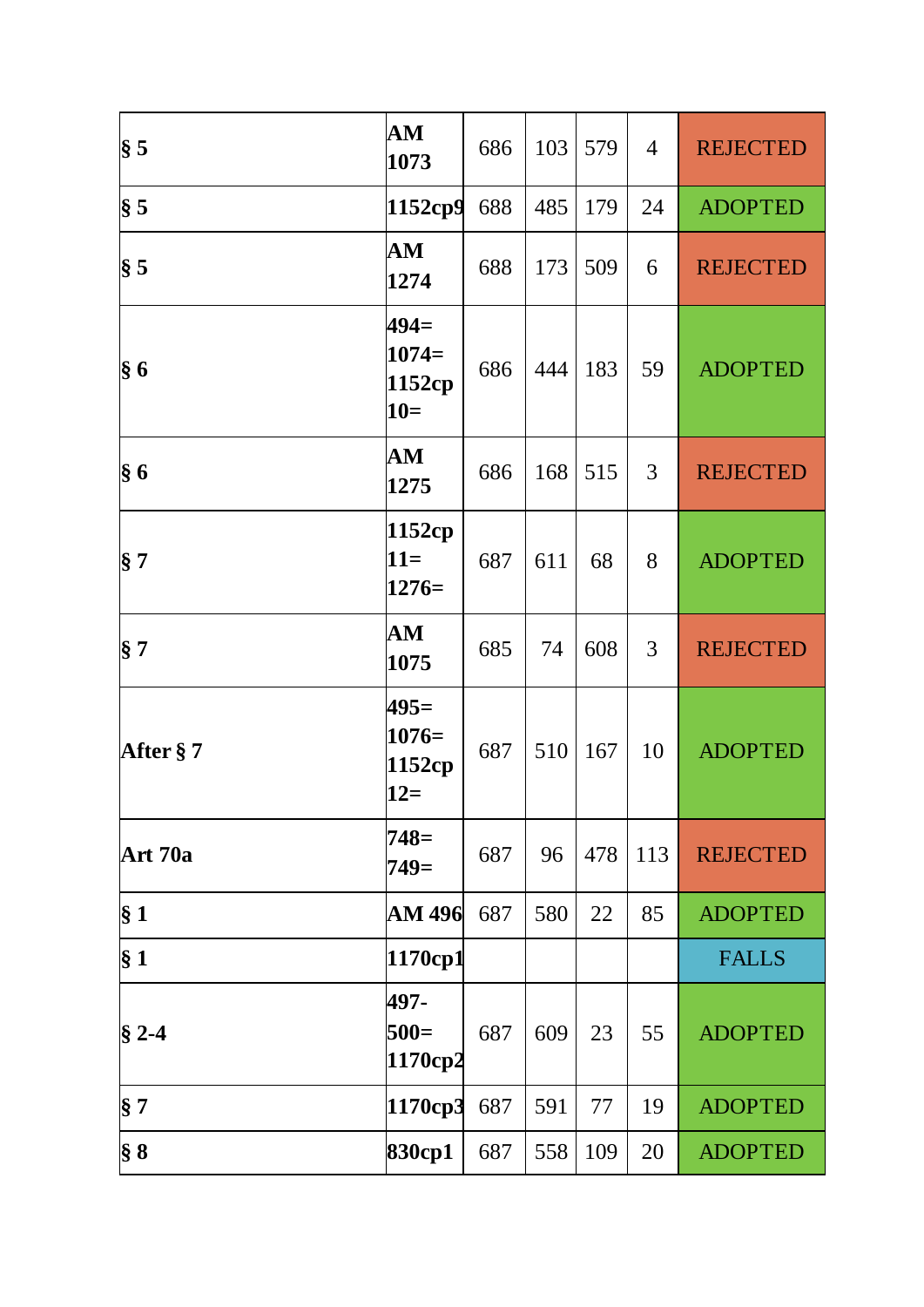| After § 8       | 1170cp4                        | 686 | 574 | 56  | 56 | <b>ADOPTED</b>  |
|-----------------|--------------------------------|-----|-----|-----|----|-----------------|
| After § 8       | 830cp2                         | 687 | 548 | 67  | 72 | <b>ADOPTED</b>  |
| <b>Art 72</b>   | 505-511                        | 686 | 553 | 56  | 77 | <b>ADOPTED</b>  |
| <b>Art 72</b>   | AM<br>1171                     |     |     |     |    | <b>FALLS</b>    |
| <b>Art 72</b>   | AM 512                         | 687 | 614 | 27  | 46 | <b>ADOPTED</b>  |
| Art 72          | ${\bf AM}$<br>1172             |     |     |     |    | <b>FALLS</b>    |
| § 1, sub§ 1a    | AM 831                         | 687 | 291 | 381 | 15 | <b>REJECTED</b> |
| $\S 5$          | $\mathbf{A}\mathbf{M}$<br>1173 | 687 | 355 | 313 | 19 | <b>ADOPTED</b>  |
| Art 76          | AM<br>1109                     | 687 | 307 | 370 | 10 | <b>REJECTED</b> |
| <b>Title</b>    | $1077=$<br>$1277=$             | 687 | 205 | 450 | 32 | <b>REJECTED</b> |
| <b>Title</b>    | AM 521                         | 687 | 566 | 115 | 6  | <b>ADOPTED</b>  |
| $\S$ 2, point a | ${\bf AM}$<br>1078             | 685 | 96  | 572 | 17 | <b>REJECTED</b> |
| $\S$ 2, point a | ${\bf AM}$<br>1278             | 687 | 244 | 421 | 22 | <b>REJECTED</b> |
| Art 84a         | AM<br>1279                     | 687 | 117 | 545 | 25 | <b>REJECTED</b> |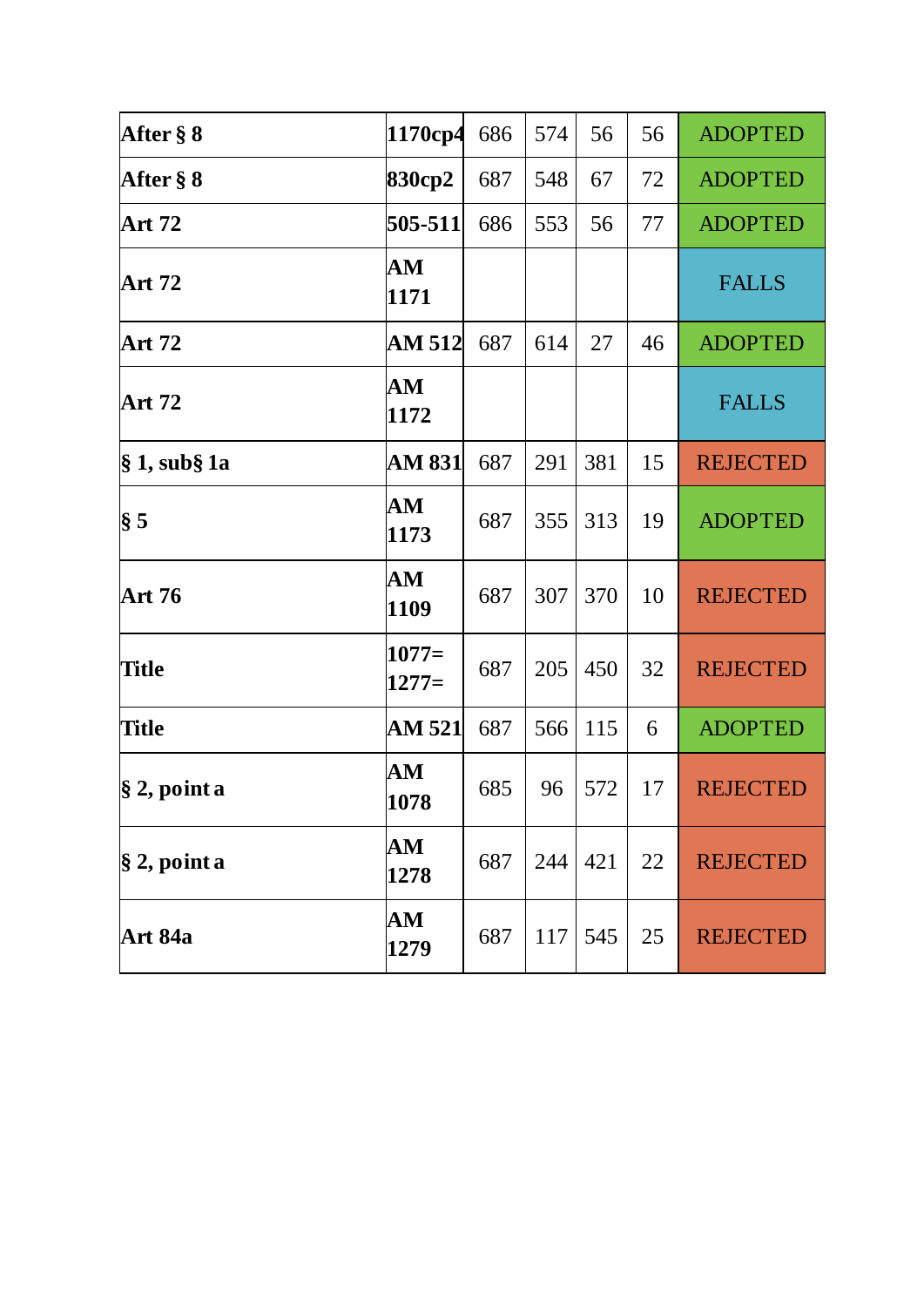| <b>Final votes - Third voting session</b>  |    |        |     |     |          |                 |  |  |
|--------------------------------------------|----|--------|-----|-----|----------|-----------------|--|--|
| Subject                                    | AM | Voting | $+$ |     | $\Omega$ | Result          |  |  |
| <b>Education (B9-0338/2020)</b>            |    | 687    | 593 | 58  | 36       | <b>ADOPTED</b>  |  |  |
| <b>Visa reciprocity (B9-</b><br>0339/2020) |    | 688    | 376 | 269 | 43       | <b>ADOPTED</b>  |  |  |
| (A9-0193/2020) Euro area<br>2020           |    | 686    | 218 | 435 | 33       | <b>REJECTED</b> |  |  |
| (A9-0183/2020) Euro area<br>2020           |    | 687    | 466 | 189 | 32       | <b>ADOPTED</b>  |  |  |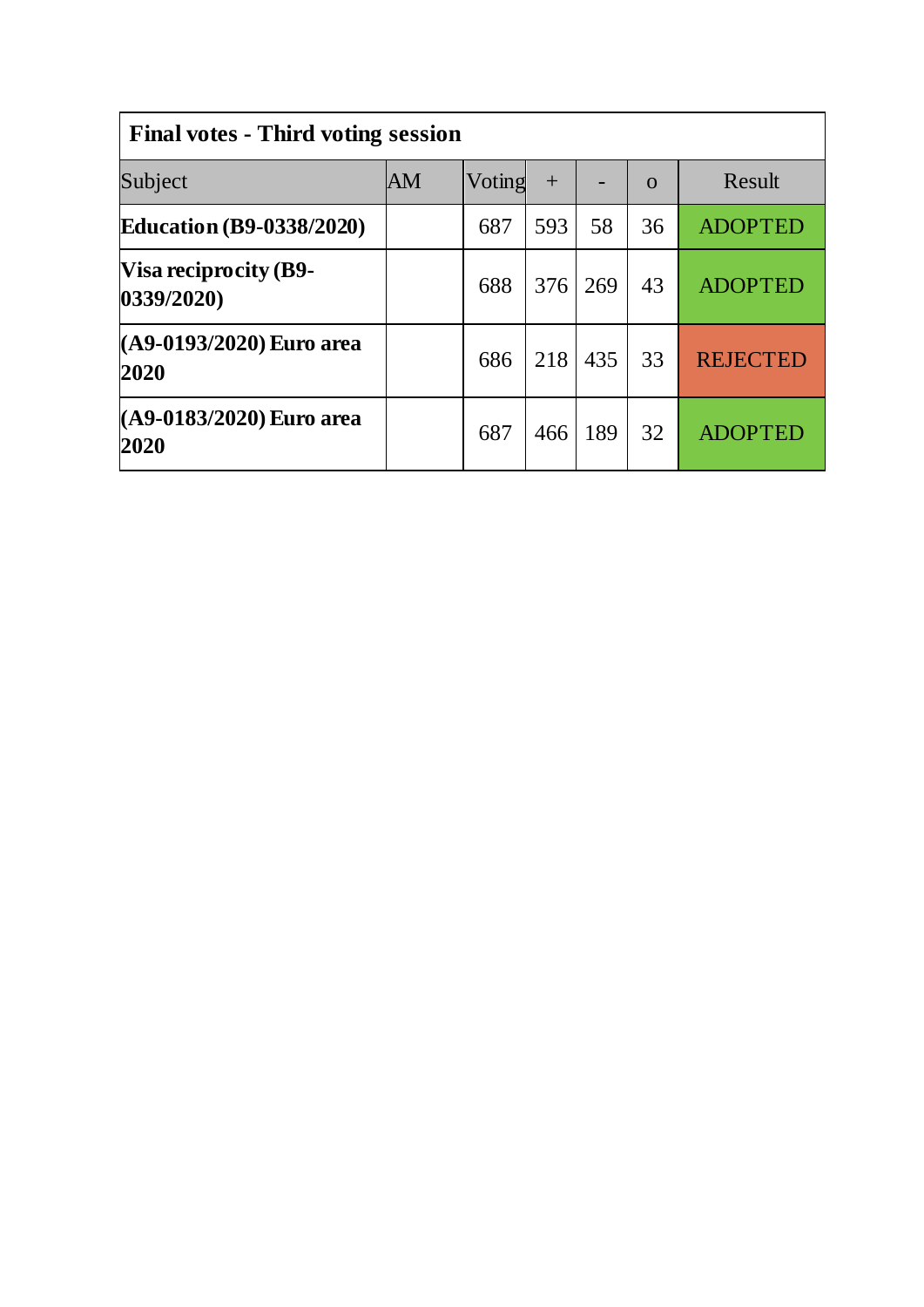| <b>Deforestation</b> |               |        |     |     |             |                 |  |  |
|----------------------|---------------|--------|-----|-----|-------------|-----------------|--|--|
| Subject              | AM            | Voting | $+$ |     | $\mathbf O$ | Result          |  |  |
| § 1                  | $5 = 20 =$    | 687    | 307 | 369 | 11          | <b>REJECTED</b> |  |  |
| $\S 7$               | AM 21         | 687    | 300 | 352 | 35          | <b>REJECTED</b> |  |  |
| $\S 7$               | §/1           | 687    | 614 | 67  | 6           | <b>ADOPTED</b>  |  |  |
| § 7                  | $\S/2$        | 687    | 387 | 289 | 11          | <b>ADOPTED</b>  |  |  |
| $\S 9$               | AM 22         | 687    | 306 | 369 | 12          | <b>REJECTED</b> |  |  |
| § 11                 | <b>AM 23</b>  | 687    | 237 | 424 | 26          | <b>REJECTED</b> |  |  |
| § 11                 | §             | 687    | 429 | 180 | 78          | <b>ADOPTED</b>  |  |  |
| §12                  | §             | 687    | 359 | 242 | 86          | <b>ADOPTED</b>  |  |  |
| §14                  | AM 24         | 687    | 299 | 382 | 6           | <b>REJECTED</b> |  |  |
| $§$ 15               | <b>AM 25</b>  | 687    | 304 | 353 | 30          | <b>REJECTED</b> |  |  |
| §16                  | AM 26         | 687    | 295 | 383 | 9           | <b>REJECTED</b> |  |  |
| §16                  | §             | 686    | 364 | 259 | 63          | <b>ADOPTED</b>  |  |  |
| § 17                 | §             | 687    | 412 | 227 | 48          | <b>ADOPTED</b>  |  |  |
| \$18                 | S             | 687    | 404 | 242 | 41          | <b>ADOPTED</b>  |  |  |
| $§$ 19               | <b>AM 27</b>  | 687    | 302 | 380 | 5           | <b>REJECTED</b> |  |  |
| $§$ 19               | §             | 687    | 380 | 271 | 36          | <b>ADOPTED</b>  |  |  |
| §24                  | $6=28=$<br>/1 | 687    | 300 | 372 | 15          | <b>REJECTED</b> |  |  |
| §24                  | $6=28=$<br>/2 | 687    | 179 | 466 | 42          | <b>REJECTED</b> |  |  |
| § 27                 | $\S/1$        | 687    | 373 | 263 | 51          | <b>ADOPTED</b>  |  |  |
| § 27                 | $\S/2$        | 687    | 377 | 260 | 50          | <b>ADOPTED</b>  |  |  |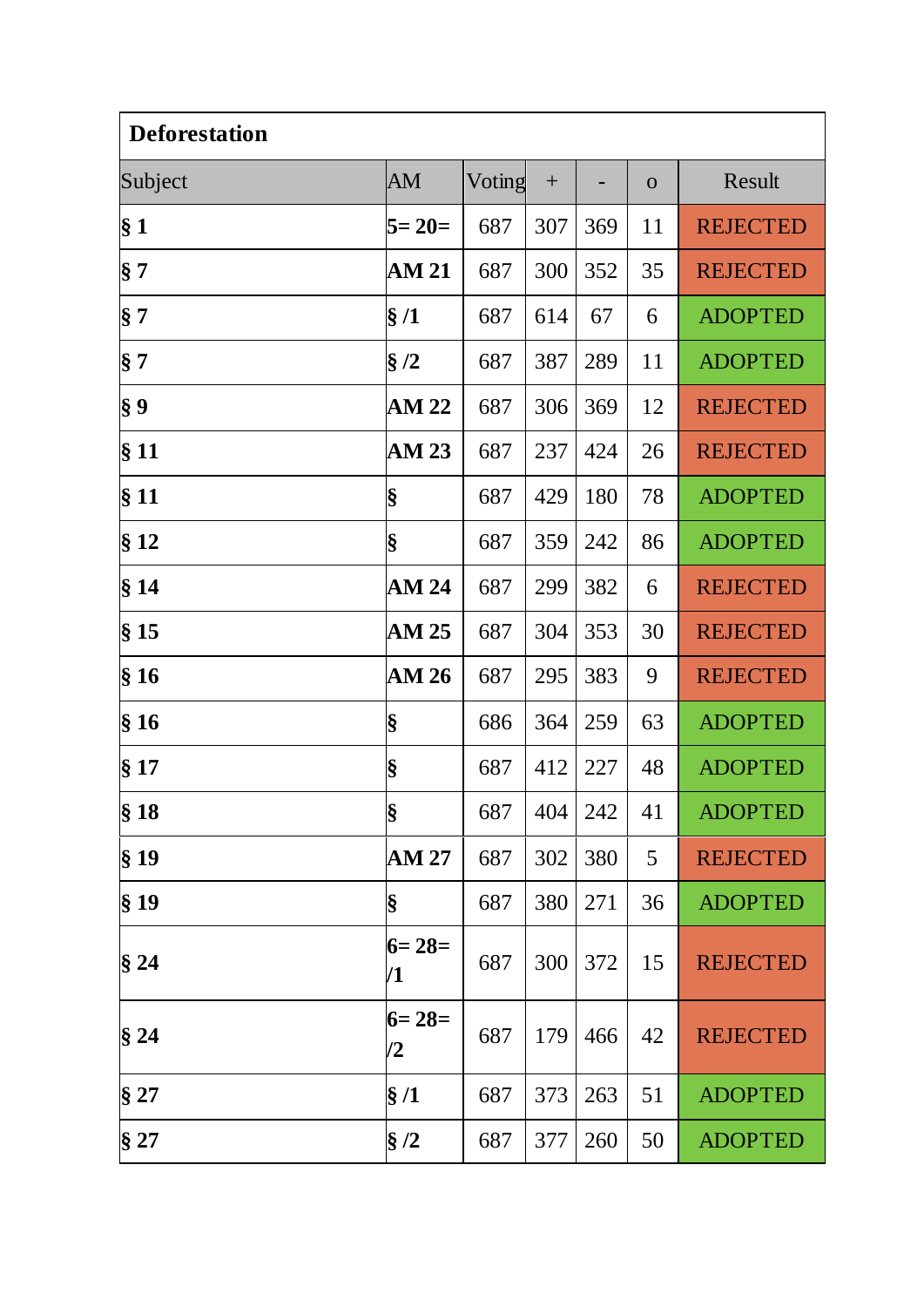| § 28          | <b>AM 29</b> | 687 | 332 | 346 | 9  | <b>REJECTED</b> |
|---------------|--------------|-----|-----|-----|----|-----------------|
| § 30          | §            | 687 | 356 | 297 | 34 | <b>ADOPTED</b>  |
| § 31          | §/1          | 687 | 606 | 24  | 57 | <b>ADOPTED</b>  |
| § 31          | $\S/2$       | 687 | 356 | 303 | 28 | <b>ADOPTED</b>  |
| After § 31    | <b>AM 30</b> | 687 | 538 | 143 | 6  | <b>ADOPTED</b>  |
| § 37          | <b>AM 31</b> | 687 | 265 | 350 | 72 | <b>REJECTED</b> |
| $§$ 47        | $\S/1$       | 687 | 480 | 192 | 15 | <b>ADOPTED</b>  |
| $§$ 47        | §/2          | 687 | 542 | 141 | 4  | <b>ADOPTED</b>  |
| $§$ 48        | §            | 687 | 373 | 266 | 48 | <b>ADOPTED</b>  |
| §60           | AM 32        | 687 | 305 | 349 | 33 | <b>REJECTED</b> |
| §61           | AM 33        | 687 | 376 | 281 | 30 | <b>ADOPTED</b>  |
| §61           | §            |     |     |     |    | <b>FALLS</b>    |
| §63           | §            | 685 | 400 | 213 | 72 | <b>ADOPTED</b>  |
| §64           | §            | 687 | 389 | 282 | 16 | <b>ADOPTED</b>  |
| §68           | AM 34        | 687 | 320 | 352 | 15 | <b>REJECTED</b> |
| §69           | <b>AM 35</b> | 687 | 374 | 298 | 15 | <b>ADOPTED</b>  |
| § 72          | §            | 687 | 391 | 277 | 19 | <b>ADOPTED</b>  |
| §74           | AM 36        | 687 | 282 | 344 | 61 | <b>REJECTED</b> |
| §74           | §            | 687 | 426 | 251 | 10 | <b>ADOPTED</b>  |
| After $\S 74$ | AM 37        | 687 | 355 | 281 | 51 | <b>ADOPTED</b>  |
| § 76          | $\S/1$       | 687 | 652 | 31  | 4  | <b>ADOPTED</b>  |
| §76           | $\S/2$       | 687 | 350 | 296 | 41 | <b>ADOPTED</b>  |
| After $\S 76$ | AM 3         | 687 | 354 | 318 | 15 | <b>ADOPTED</b>  |
| After $\S 76$ | AM4          | 687 | 228 | 433 | 26 | <b>REJECTED</b> |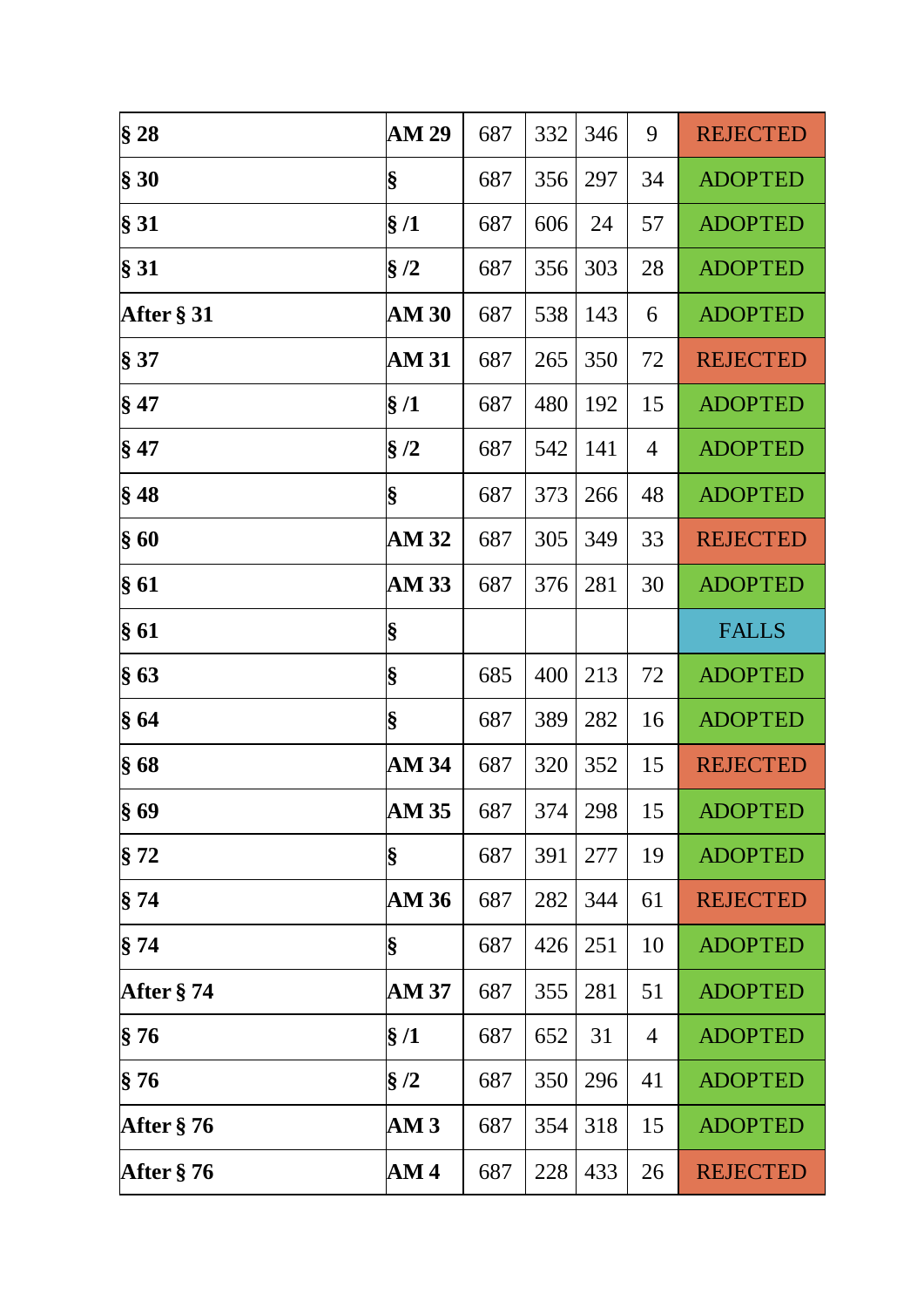| § 79                        | <b>AM 38</b>    | 687 | 291 | 356       | 40             | <b>REJECTED</b> |
|-----------------------------|-----------------|-----|-----|-----------|----------------|-----------------|
| § 79                        | §               | 687 | 354 | 272       | 61             | <b>ADOPTED</b>  |
| \$87                        | AM 39           | 687 | 285 | 382       | 20             | <b>REJECTED</b> |
| $§$ 103                     | $\S/1$          | 687 | 444 | 239       | $\overline{4}$ | <b>ADOPTED</b>  |
| $§$ 103                     | §/2             | 687 | 366 | 310       | 11             | <b>ADOPTED</b>  |
| § 112                       | AM <sub>2</sub> | 687 | 645 | 19        | 23             | <b>ADOPTED</b>  |
| <b>Citation 2</b>           | AM1             | 687 | 653 | 11        | 23             | <b>ADOPTED</b>  |
| <b>Recital F</b>            | §/1             | 687 | 468 | 212       | 7              | <b>ADOPTED</b>  |
| <b>Recital F</b>            | §/2             | 687 | 412 | 266       | 9              | <b>ADOPTED</b>  |
| <b>Recital H</b>            | §               | 687 | 450 | 228       | 9              | <b>ADOPTED</b>  |
| <b>Recital J</b>            | /1              | 687 | 636 | 5         | 46             | <b>ADOPTED</b>  |
| <b>Recital J</b>            | /2              | 687 | 281 | 395       | 11             | <b>REJECTED</b> |
| <b>Recital P</b>            | §               | 687 | 568 | 76        | 43             | <b>ADOPTED</b>  |
| point $2, § 1$              | $\S/1$          | 687 | 500 | 90        | 97             | <b>ADOPTED</b>  |
| point $2, § 1$              | $\S/2$          | 687 | 506 | 140       | 41             | <b>ADOPTED</b>  |
| point $2, § 1$              | $§$ /3          | 687 |     | 438   195 | 54             | <b>ADOPTED</b>  |
| point $2, § 2$ , intro      | $7 = 40 =$      | 687 | 312 | 341       | 34             | <b>REJECTED</b> |
| point $2, § 2$ , indent 1   | $8 = 41 =$      | 686 | 307 | 346       | 33             | <b>REJECTED</b> |
| point $2, § 2$ , indent $2$ | AM 42           | 685 | 301 | 349       | 35             | <b>REJECTED</b> |
| point $2, § 2$ , indent $2$ | AM 9            | 686 | 129 | 527       | 30             | <b>REJECTED</b> |
| point $2, § 3$              | §               | 686 | 444 | 175       | 67             | <b>ADOPTED</b>  |
| point 2, after $\S 3$       | AM 43           | 686 | 385 | 264       | 37             | <b>ADOPTED</b>  |
| point $2, § 4$              | $10 = 44 =$     | 686 | 307 | 367       | 12             | <b>REJECTED</b> |
| point $2, § 6$              | AM 45           | 686 | 171 | 454       | 61             | <b>REJECTED</b> |